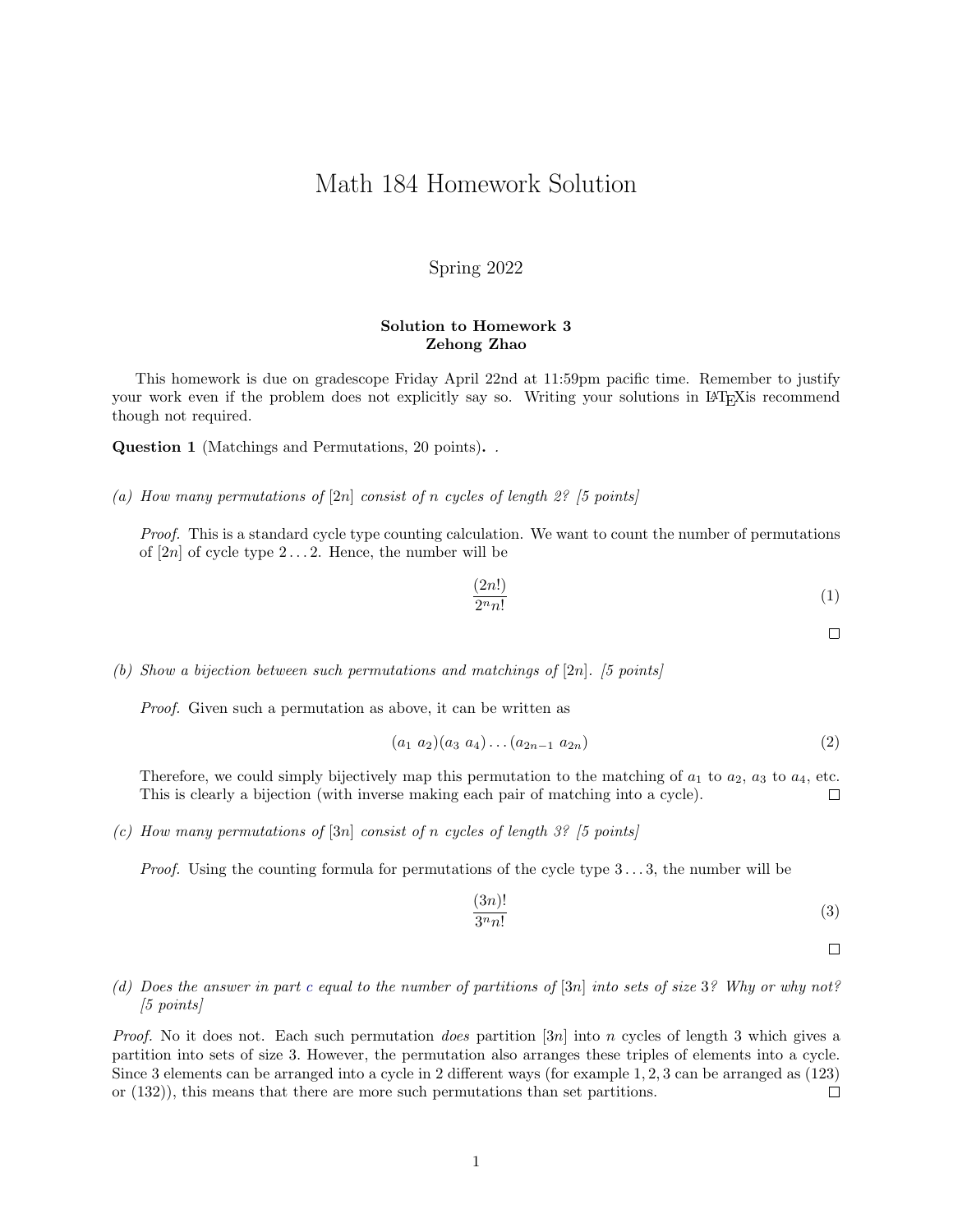Question 2 (Square Permutations, 20 points). Let  $\pi$  be a permutation of [n]. Show that there exists a permutation  $\sigma$  with  $\pi = \sigma^2$  if and only if  $\pi$  has a even number of cycles of length k for every even number k.

*Proof.* Suppose  $\pi = \sigma^2$  for some permutation. Since distinct cycles commute with each other, it suffices to investigate the effect of squaring cycles of  $\sigma$ . Let  $(a_1 \ a_2 \ \ldots \ a_k)$  be a cycle in the cycle decomposition of  $\sigma$ . Observe that if  $k$  is odd, we have

$$
(a_1 \ldots a_k)^2 = (a_1 \ a_3 \ \ldots \ a_k \ a_2 \ a_4 \ \ldots \ a_{k-1}) \tag{4}
$$

Therefore, squaring a cycle of odd length gives you a cycle with same length. If  $k$  is even, we have

$$
(a_1 \ldots a_k)^2 = (a_1 \ a_3 \ \ldots \ a_{k-1})(a_2 \ a_4 \ \ldots \ a_k) \tag{5}
$$

Summarizing the above result, it is clear that the only way to obtain an even cycle is using case 2. In that case, it is clear that every even cycle comes with pairs. Hence, there can only be even numbers of cycles of even length.

Suppose  $\pi$  has a even number of cycles of length k for every even number k. We first need to show that every cycle  $\tau$  of odd length can be written as a square. Suppose  $\tau$  has length k. Then, it is clear that  $\tau^k = 1$ . Therefore,  $\tau = \tau^{k+1}$ . Since k is odd,  $k+1$  is even. Hence, we have  $\tau = (\tau^{\frac{k+1}{2}})^2$ , which is a square. Suppose we are given two cycles  $\tau_1 = (a_1 \ldots a_k)$  and  $\tau_2 = (b_1 \ldots b_k)$  of even length k in the cycle decomposition, they must be distinct by assumption of cycle decomposition. Then, we have

$$
\tau_1 \tau_2 = (a_1 \ b_1 \ a_2 \ b_2 \ \dots \ a_k \ b_k)^2 \tag{6}
$$

by direct computation.

Question 3 (Largest in its Cycle, 30 points). For integers  $1 \leq k \leq n$ , how many permutations of  $[n]$  have k as the largest element in its cycle? Hint: Consider the canonical cycle representation of such permutations.

Proof by Haixiao. Let  $\pi \in S_n$ , where  $S_n$  is the set of all permutations on [n], be a permutation of its canonical cycle notation(CCN), satisfying the requirements that  $k$  is the largest element in its cycle, which can be written as

$$
(\cdots)\cdots(k\cdots)\cdots(\cdots)
$$
 (7)

By the requirements of CCN, the cycles are arranged in the increasing order of their largest elements. Consequently, if  $j > k$ , then j should only appear in cycles of  $\pi$  that are right to k. Let  $g(\pi)$  be the permutation obtained from  $\pi$  by removing the parentheses and reading the entries as a permutation in the one-line notation. For example,  $\pi = (412)(53)$ , then  $q(\pi) = q((412)(53)) = 41253$ . By **Transition Lemma** [\[Bona and Stanley\(2017\),](#page-3-0) Lemma 6.15], g is a bijection from the set  $S_n$  onto  $S_n$ . Therefore, it is enough to count the number of one-line permutations where j are right to k if  $j \in \{k+1, k+2, \dots, n\}$ . We first choose  $n - k + 1$  positions from n, where  $\binom{n}{n-k+1}$  choices available. Then we put  $\{k, k + 1, \cdots, n-1, n\}$ to those  $n - k + 1$  positions, with the only constraint that k takes the first position, and there are in total  $(n - k)!$  ways to arrange them in the desired order. Finally, we put the numbers  $\{1, 2, \dots, k-1\}$  into the  $k-1$  positions left, where we have  $(k-1)!$  ways to arrange them. Therefore, the total number of the desired permutations should be

$$
\binom{n}{n-k+1}(n-k)!(k-1)! = \frac{n!}{(n-k+1)!(k-1)!}(n-k)!(k-1)! = \frac{n!}{n-k+1}.
$$
\n(8)

Alternative proof:

$$
\Box
$$

 $\Box$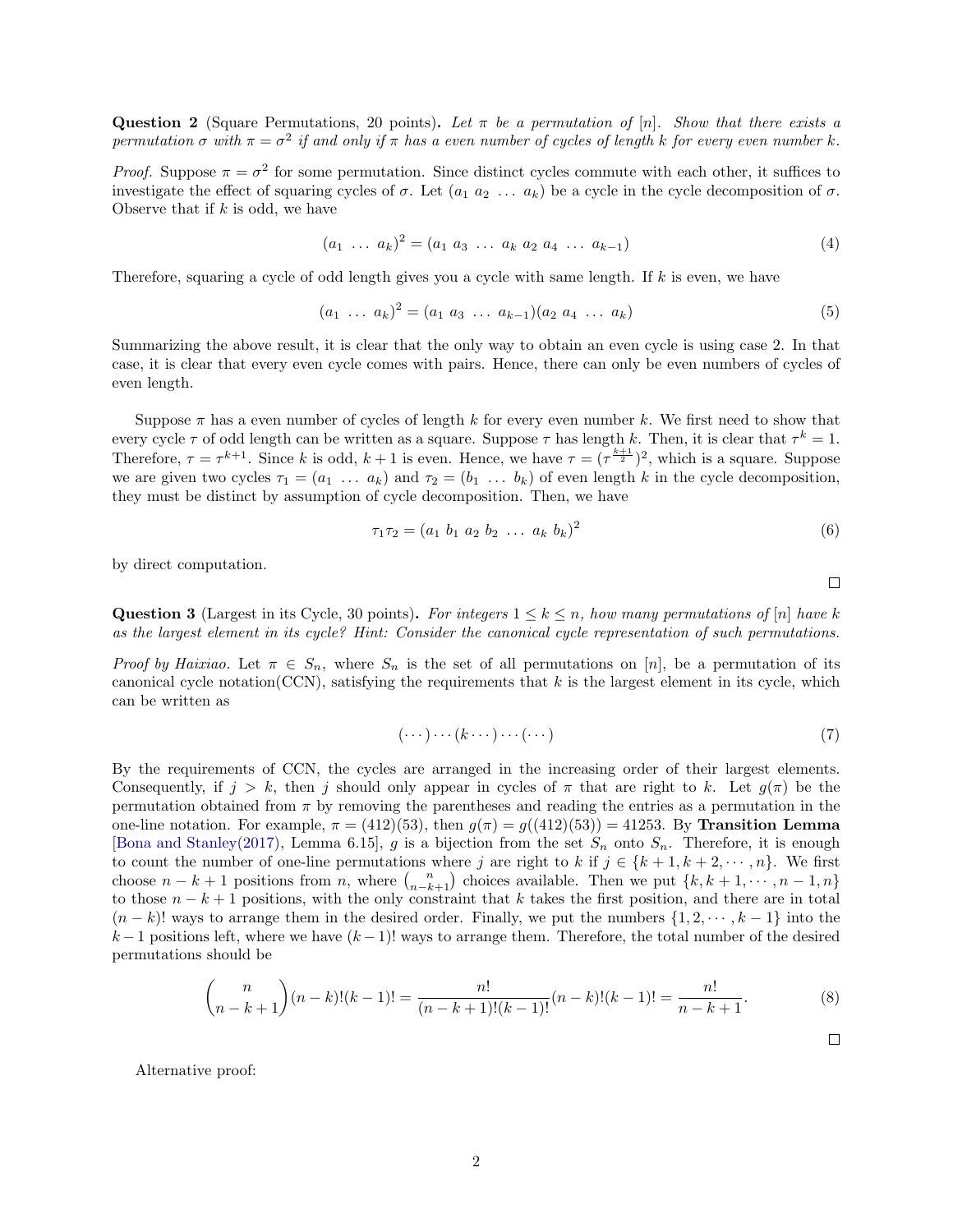*Proof.* Let  $\pi$  be a permutation of [n]. From the definition of the canonical cycle presentation, k is the largest element in the permutation if and only if the numbers before  $k$  in the canonical cycle presentation are less than k. Therefore, we count the number of permutation in the alternative description.

Define the following bijection  $S_n \to [n] \times [n-1] \times \cdots \times [1]$ , where  $\pi$  is sent to  $(a_1, \ldots, a_n)$  with  $a_i$  is the number of j such that  $i \leq j$  and j is not to the left of i (in the canonical cycle presentation). For example,  $(1)(423)(65)$  is sent to  $(6, 4, 3, 3, 1, 1)$ . Then, based on our criterion, the permutations we want are precisely those whose image under the bijection has kth entry  $n - k + 1$  (all element that are larger than k is to the right). Hence, since there are in total  $n - k + 1$  possibility of image of the kth entry, it is clear that the number of such permutation is

$$
\frac{n!}{n-k+1} \tag{9}
$$

 $\Box$ 

Question 4 (Sterling Number Bounds, 30 points). Show the following size bounds on Sterling numbers of the first kind for  $1 \leq k \leq n$ :

(a)  $c(n, k) > (n-1)!/(k-1)!$  [10 points]

*Proof.* We note that  $c(n, k)$  is at least the number of permutations of [n] with one cycle of length  $n-k+1$ and k − 1 cycles of length 1. If  $k = n$ , there is only one such cycle. Otherwise, using our formula for counting the number of permutations with a given cycle structure we have that

$$
c(n,k) \ge \frac{n!}{(n-k+1)1^{k-1}(k-1)!1!} \ge \frac{n!}{n(k-1)!} = \frac{(n-1)!}{(k-1)!}.
$$

#### Alternative proof:

*Proof.* Here we use the formula in the hint. Translation:  $c(n, k)$  is the coefficient of  $x<sup>k</sup>$  of the polynomial  $x(x+1)...(x+n-1)$ . To get the degree k coefficients, we need to sum all choice of  $n-k$  numbers in the product. But to get a bound, we can sum a subset of all possible choice. We choose to combine x's from the term  $x, x + 1, \ldots, x + k - 1$  and multiply the numbers from the term  $x + k, x + k + 1, \ldots, x + n - 1$ . By multiplying these out, we get a contribution

$$
(n-1)(n-2)\dots kx^{k} = \frac{(n-1)!}{(k-1)!}x^{k}
$$
\n(10)

Since this is only one of the combination, we conclude that

$$
c(n,k) \ge \frac{(n-1)!}{(k-1)!} \tag{11}
$$

 $\Box$ 

(b) For any positive integer a,

$$
c(n,k) \le n! \binom{n+a}{a} / (a+1)^k.
$$

Hint: you may want to use the relation that

$$
\sum_{k=1}^{n} x^{k} c(n,k) = x(x+1)\cdots(x+n-1).
$$

[20 points]